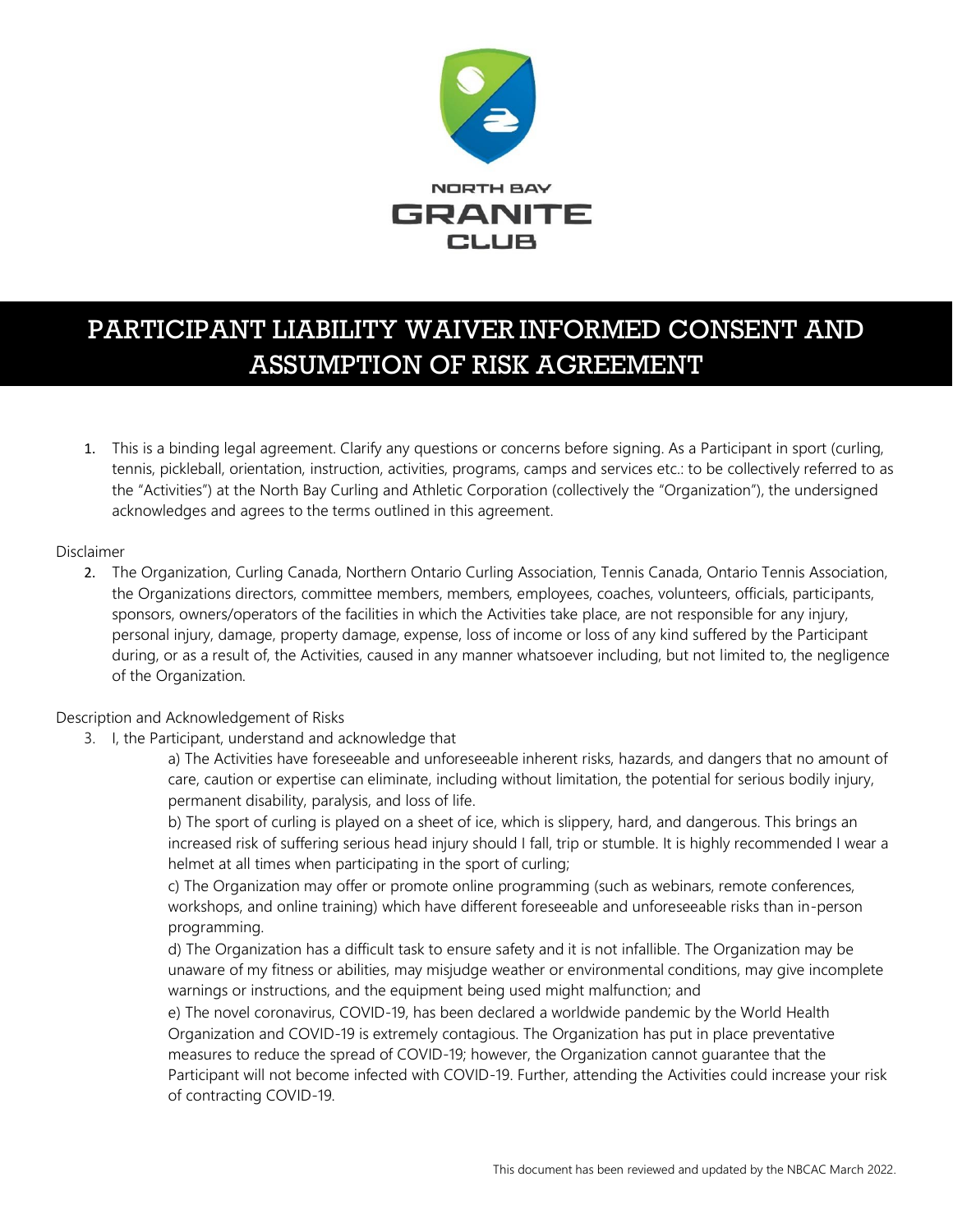4. I, the participant, am participating voluntarily in the Activities. In consideration of my participation, I hereby acknowledge that I am aware of the risks, dangers and hazards associated with or related to the Activities. The risks, dangers and hazards include, but are not limited to:

a) Contracting COVID-19 or any other contagious disease;

b) Executing strenuous and demanding physical techniques;

c) Vigorous physical exertion, strenuous cardiovascular workouts and rapid movements;

d) Exerting and stretching various muscle groups;

e) Spinal cord injuries which may render me permanently paralyzed;

f) Serious injury to virtually all bones, joints, ligaments, muscles, tendons, and other aspects of my body or to my general health and well-being;

g) Abrasions, sprains, strains, fractures, or dislocations;

h) Privacy breaches, hacking, technology malfunction or damage;

i) Concussion or other head injuries, including but not limited to, closed head injury or blunt head trauma;

j) Physical contact with other participants, spectators, equipment, and hazards;

k) Ice, grass, turf, and other surfaces including bacterial infections and rashes;

l) Collisions with objects, walls, equipment, or persons;

m) Not wearing appropriate safety or protective equipment;

n) The failure to properly use any piece of equipment or from the mechanical failure of any piece of equipment; failure by the Organization to provide any warnings, directions, instructions, or guidance as to the use of the equipment; failure to use or operate the equipment within my own ability;

o) Failure to act safely or within my own ability or within designated areas;

p) Negligence of other persons, including other spectators, participants, or employees;

q) Cyber privacy breaches, hacking, technology malfunction or damage;

r) Conduct between other persons and myself, including any physical altercation between participants; s) Weather conditions;

t) Travel to and from the Activities, competitive events and associated non-competitive events; and u) Negligence on the part of The Organization, including failure on the part of The Organization to take reasonable steps to safeguard or protect me from the risks, dangers and hazards associated with my participation in the Activities.

## Terms

5. In consideration of the Organization allowing me to participate in the Activities, I agree:

a) To comply with and follow the Concussion Policies and Procedures, including the Return to Sport Protocol as outlined on the Organization's website in the FAQ section.

b) That my mental and physical condition is appropriate to participate in the Activities and I assume all risks related to my mental or physical condition;

c) That when I practice or train in my own space, I am responsible for my surroundings and the location and equipment that I select;

d) To comply with the rules and regulations for participation in the Activities;

e) To comply with the rules of the facility or equipment;

f) That if I observe an unusual significant hazard or risk, I will remove myself from participation and bring my observations to the attention of the Organization representative immediately;

g) The risks associated with the Activities are increased when I am impaired, and I agree not to participate if impaired in any way;

h) That it is my sole responsibility to assess whether any Activities are too difficult for me. By commencing an Activity, I acknowledge and accept the suitability and conditions of the Activity;

i) That I am responsible for my choice of protective equipment and the secure fitting of that equipment;

j) To comply with local health unit, the province of Ontario [\(https://covid-19.ontario.ca\)](https://covid-19.ontario.ca/) and federal rules and policies regarding COVID-19, including travel, self-isolation and self-monitoring guidelines; and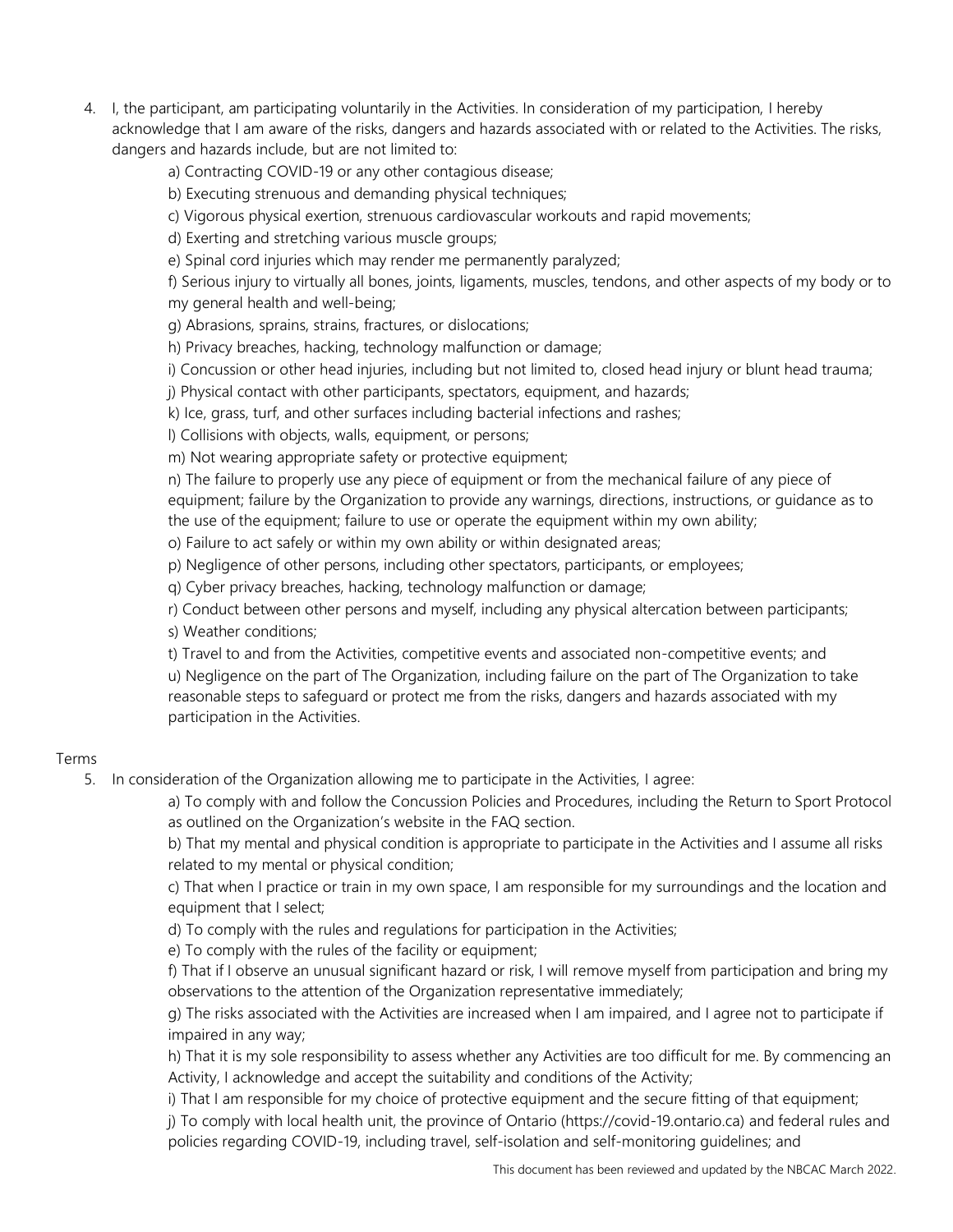k) That COVID-19 is contagious in nature, and I may be exposed to or infected by COVID-19 and such exposure may result in personal injury, illness, permanent disability, or death and voluntarily agree to assume all the foregoing risks.

## Release of Liability and Disclaimer

- 6. In consideration of the Organization allowing me to participate, I agree:
	- a) That the sole responsibility for my safety remains with me;
	- b) To ASSUME all risks arising out of, associated with or related to my participation;

c) That I am not relying on any oral or written statements made by the Organization or its agents, whether in a brochure or advertisement or in individual conversations, to agree to participate in the Activities;

d) To WAIVE any and all claims that I may have now or in the future against the Organization;

e) To freely ACCEPT AND FULLY ASSUME all such risks and possibility of personal injury, death, property damage, expense and related loss, including loss of income, resulting from my participation in the Activities, events and programs of the Organization;

f) To FOREVER RELEASE AND INDEMNIFY the Organization from any and all liability for any and all claims, demands, actions, damages (including direct, indirect, special and/or consequential), losses, actions, judgments, and costs (including legal fees) (collectively, the "Claims") which I have or may have in the future, that might arise out of, result from, or relate to my participation in the Activities, even though such Claims may have been caused by any manner whatsoever, including but not limited to, the negligence, gross negligence, negligent rescue, omissions, carelessness, breach of contract and/or breach of any statutory duty of care of the Organization;

g) To FOREVER RELEASE AND INDEMNIFY the Organization relating to becoming exposed to or infected by COVID-19 which may result from any actions, omission or negligence of myself and others, including but not limited to The Organization;

h) That the Organization is not responsible or liable for any damage to my vehicle, property, or equipment that may occur as a result of the Activities;

i) That negligence includes failure on the part of the Organization to take reasonable steps to safeguard or protect me from the risks, dangers and hazards associated with the Activities; and

j) This release, waiver and indemnity is intended to be as broad and inclusive as is permitted by law of the Province of Ontario and if any portion thereof is held invalid, the balance shall, notwithstanding, continue in full legal force and effect.

## Jurisdiction

7. I agree that in the event that I file a lawsuit against the Organization, I agree to do so solely in the province of Ontario, Canada and further agree that the substantive law of Ontario will apply without regard to conflict of law rules. I further agree that if any portion of this agreement is found to be void or unenforceable, the remaining document shall remain in full force and effect.

#### Acknowledgement

8. I acknowledge that I have read and understand this agreement, that I have executed this agreement voluntarily, and that this agreement is to be binding upon myself, my heirs, spouse, children, parents, guardians, next of kin, executors, administrators and legal or personal representatives. I further acknowledge that by signing this agreement I have waived my right to maintain a lawsuit against the Organization on the basis of any claims from which I have released herein.